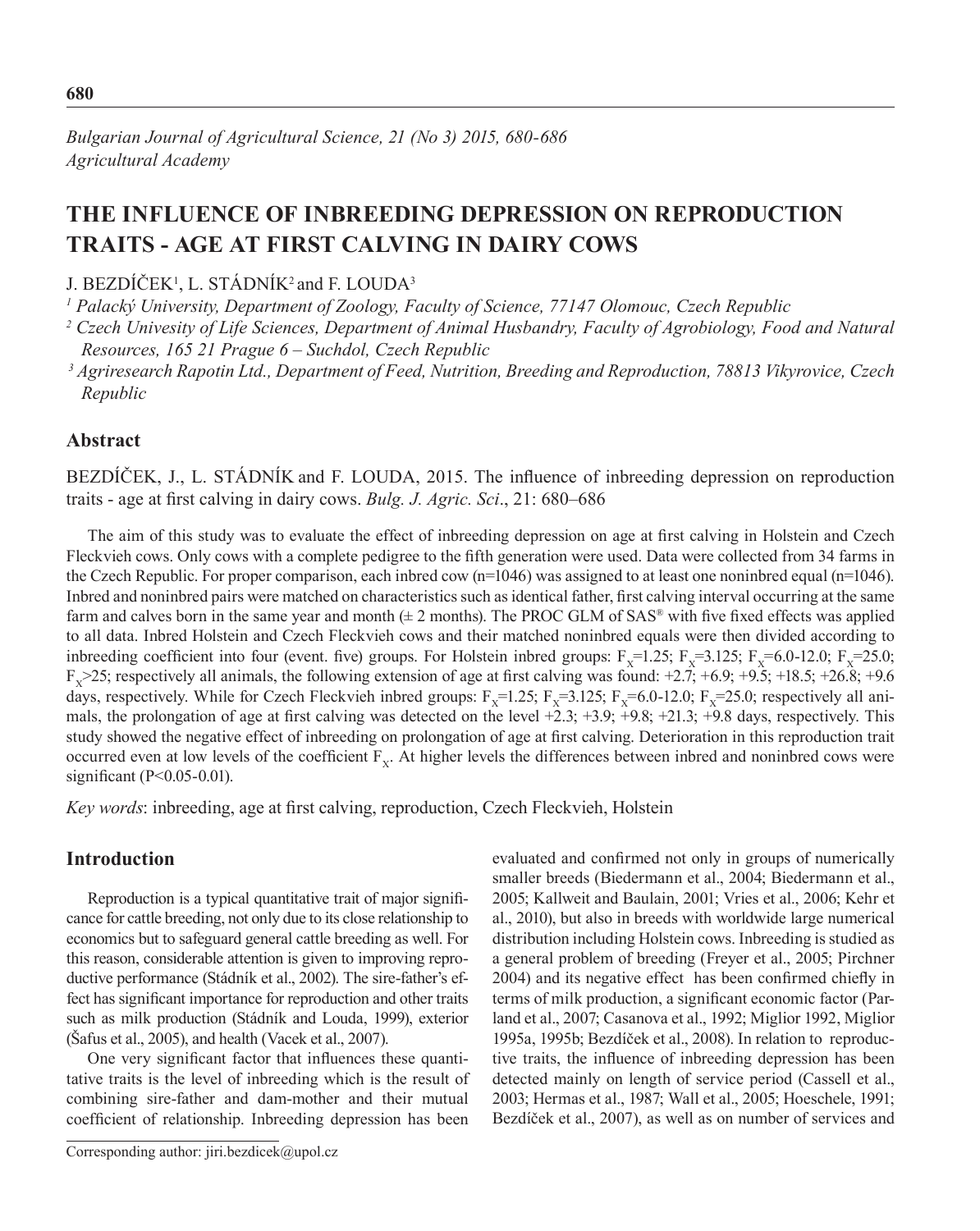conception rate (Hermas et al., 1987), and first calving interval (Smith et al., 1998). Age at first calving is also a important quantitative reproductive trait influenced by the individual's genetics and environment as well.

Smith et al. (1998) studied inbreeding depression in Holstein cowsclassified by the Holstein Association (Brattleboro, VT) from 1983 to 1993. Mixed model estimates of depression per 1% increase in inbreeding were, +0.55 day for age at first calving. Specifically, extension of age at first calving of 5.0 days was found in cows with values of inbreeding  $F_y = 12.5\%$ .

Ahmad et al. (1973) analysed the pedigree and performance records of 967 pure bred Sahiwal cows and 68 bulls. The coefficient of inbreeding in 325 inbred cows ranged from 0.2 to 33.3% with an average of  $6.9 \pm 0.3$ . The average age at first calving showed a decreasing trend with increased inbreeding. The regression of age at first calving on inbreeding was  $-1.2 \pm 2.7$  days, however, statistically insignificant.

Thompson et al. (2000a) processed data for calculating inbreeding depression in Holstein cows and found that inbreeding above 10% were clearly associated with higher ages at calving. However, low to moderate levels of inbreeding (<7%) appeared to be associated with the lowest ages at calving, about 3 to 5 days less than noninbred animals. Inbred Holstein cows with  $F_{\rm v}$ > 10% showed increasing age at calving by 26 days.

Similar monitoring was carried out by Thompson et al. (2000b) to evaluate inbreeding effect on production and reproduction traits in Jersey Cattle. Levels of inbreeding >0.10 caused an increase in age at calving. These high levels of inbreeding were associated with 8 to 25 additional days of age at calving, depending on inbreeding class and lactation.

Parland et al. (2007) studied the inbreeding effect on fertility traits in Irish Holstein-Friesians as well. Mean age at first calving was 763 days. The research found a deleterious effect on production and fertility traits. In 12.5% inbred animals there was an increase in age at first calving of 2.5 days. Age at first calving is considered as a significant reproductive trait (Teke and Murat, 2013) and reflects not only an individual's genetic inheritance from sire-father and dam-mother, but also the influence of the environment and specific breeding programme on the farm.

The aim of the present study was to evaluate the impact of inbreeding level on age at first calving in Holstein and Czech Fleckvieh cows. Cow pairs (inbred and noninbred ones) the most similar from the standpoint of genetics and breeding environment were observed and evaluated.

#### **Materials and Methods**

Evaluation of the relations between inbreeding level and age at first calving (day) was done separately for Holstein

cows (a dairy breed) and Czech Fleckvieh (a breed with dualpurpose meat-milk production) and for both breeds together as well. The study included only cows with a complete pedigree to the fifth generation and year of calving 1996 – 2010. Data were collected from 34 farms in the Czech Republic between years 2000 - 2010. Also, the database of cows of the corporation CRV Czech Republic was used. The confirmation of pedigree (sire-side) was based on conformation of optimal gestation length.

For appropriate comparison, each inbred cow (n=1.046) was assigned to at least one outbreed equal (n=1.046). Inbred cows were matched with their outbreed equals on characteristics such as (1) identical father, (2) first calving interval occurring at the same farm and (3) calves born in the same year and month  $(\pm 2 \text{ months})$ . Inbred Holstein and Czech Fleckvieh cows and their matched noninbred equals were then divided according to the inbreeding coefficient of inbred cows into four groups ( $F_x = 1.5$ -2.3%,  $F_y = 3.0$ -5.0%,  $F_y = 8.0$ -12.5%,  $F<sub>x</sub>$  = 25.0%). For Holstein cows there was also a group with the value  $F_x$  25.01- 28.125%. The occurrence of higher  $F_x$ coefficients in the Czech Republic is very exceptional. These are random errors occurred in the population.

The level of inbreeding – inbreeding coefficient  $F<sub>x</sub>$  was calculated as follows (Wright, 1922).

 $F_X = \sum 0.5^{n+i+1}(1+F_a)$ 

 $\Sigma$  = sum over all paths through to common ancestor

 $n =$  the number of generations from the sire to the common ancestor

 $n'$  = the number of generations from the dam to the common ancestor

 $F_a$  = the inbreeding coefficient of the common ancestor

Data were analysed using PROC GLM of SAS®. The effects of inbreeding and other factors were estimated from the model as follows:

 $Y_{ijkl} = \mu + BREED_i + YEAR_j + INBREEDING_k + BVS_{ijkl} + BVM_{ijkl} + e_{ijkl}$ 

where :

 $Y_{ijkl}$  = corrected value of age at first calving  $\mu$  = mean value BREED<sub>i</sub> = Holstein; Czech Fleckvieh  $YEAR_j = year of birth$ 

INBREEDING<sub>k</sub> = level of inbreeding  $(F<sub>x</sub>=1.125$  -28.125)

 $\text{BVS}_{ijkl}$  = breeding value of the sire-father for milk production  $BVM_{ijkl}$  = breeding value of the dam-mother for milk production

 $e_{ijkl}$  = residual error.

Differences between estimated variables were tested at the levels of significance  $P < 0.05$  (+),  $P < 0.01$  (++), and P <  $0.001 (+++)$ .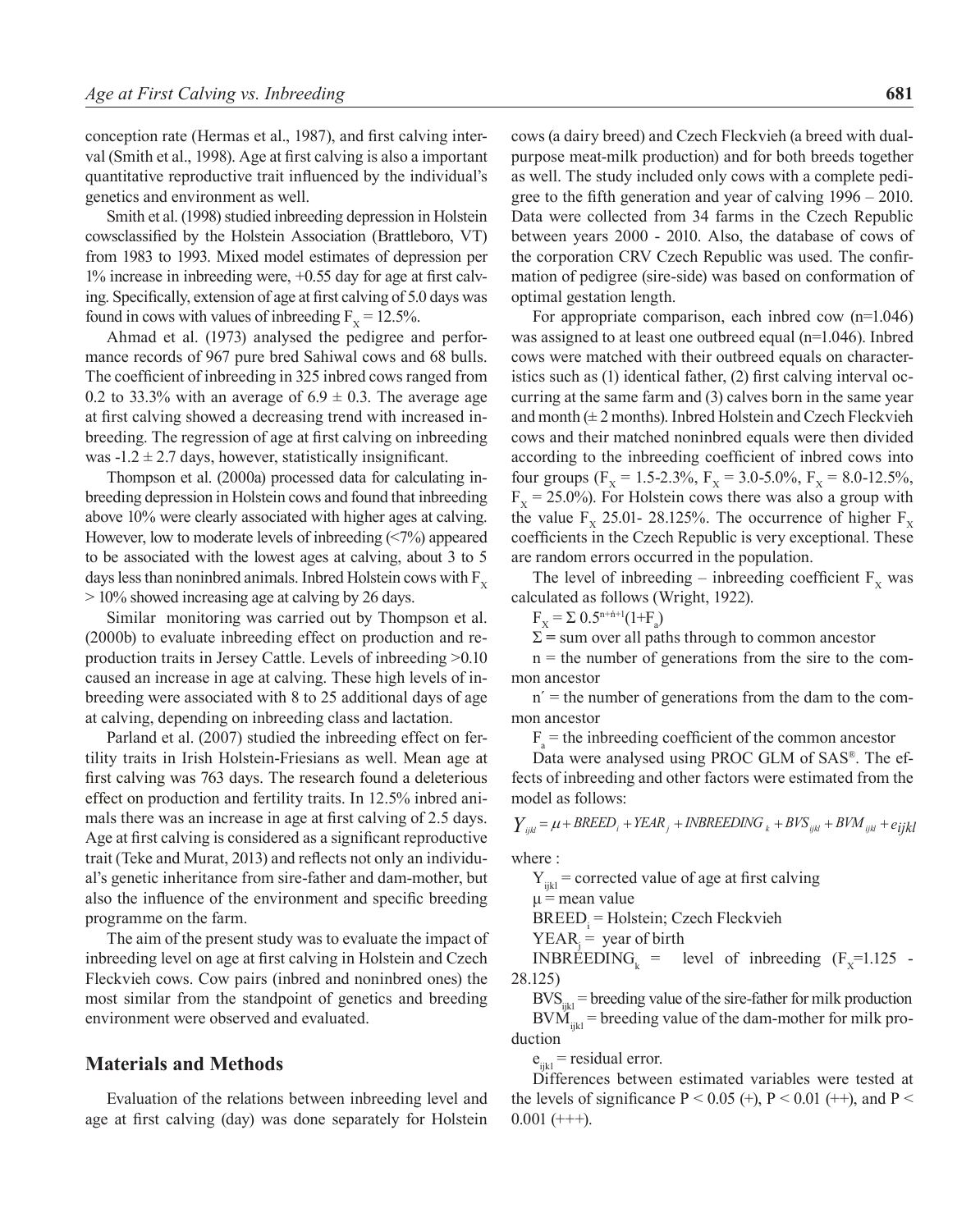Calculations were processed for inbred cows and outbreed equals separately, based on breed (Holstein, Czech Fleckvieh and all animals as well) and also separately in terms of different inbreeding groups  $F_X = 1.5$ -2.3%,  $F_X = 3.0$ -5.0%,  $F_X =$ 8.0-12.5%,  $F_x = 25.0\%$ ; in Holstein also  $F_x = 25.01-28.125\%$ ). Including breeding values in the calculation was to express the quality of the sire and dam. Processing of breeding value data and monitoring of reproduction traits were completed toward December 2010. In this study were excluded sires in natural service.

### **Results**

The impact of inbreeding level on age at first calving was evaluated in Holstein and Czech Fleckvieh cows by comparing this reproductive character in inbred and noninbred cows. Table 1 shows basic statistics for Holstein cows and Table 2 the values for Czech Fleckvieh cows. These show clearly the minimum and maximum values, variability  $(s_x)$ and average. The results are presented separately for each inbreeding group. In comparison to variability, there was a

higher s value for inbred animals. This greater variability can be observed for all inbred groups and in both breeds. The highest variability was found for inbred animals with higher levels of  $F_x$ . For example, for the Holstein breed there were  $s_x$  values for inbred cows  $F_x=1.25\%$  ( $s_x=78.54$ ); 25%  $(s_x=85.16)$  and 25% and more  $(s_x=90.45)$ . A similar tendency was found for Czech Fleckvieh where the variability was  $F_x=1.25\%$  (s<sub>x</sub>=81.81) and in 25% (s<sub>x</sub>=90.07).

The Holstein as a breed specialised for milk production is considered generally breed with early maturity. On the other hand, Czech Fleckvieh, a breed with dual-purpose meat-milk production, is a breed with a moderate maturity. Average age at first calving corresponds with this fact and they are shown in Table 3. Noninbred animals of the Holstein breed reached an average of 813.2 days, while for Czech Fleckvieh cows the average age at first calving was 832.4 days.

The age at first calving is a reproductive trait that is significantly affected by inbreeding depression. This is evident in this study in Holstein and Czech Fleckvieh cows as well. The influence of inbreeding depression as extension of age

| <b>Table 1</b> |                                                      |
|----------------|------------------------------------------------------|
|                | <b>Basic statistical parameters of Holstein cows</b> |

| $\mathbf{F}_\mathbf{X}$   | Trait                     |             | Inbred cows    |        |                | Noninbred cows                          |          |       |         |        |
|---------------------------|---------------------------|-------------|----------------|--------|----------------|-----------------------------------------|----------|-------|---------|--------|
|                           |                           | $\mathbf n$ | min.           | max.   | $S_{\ldots}$   | avg.                                    | min.     | max.  | $S_{v}$ | avg.   |
|                           | $F_X$                     | 167         | 1.25           | 1.562  | 0.0665         | 1.27                                    |          |       |         |        |
|                           | <b>AFC</b>                | 167         | 654.3          | 1009.3 | 78.54          | 812.3                                   | 698.2    | 1026  | 62.03   | 809.5  |
| 1.25                      | <b>BVS</b>                | 167         | $-226$         | 2022   | 432.3          | 655.8                                   | $-226$   | 2022  | 432.3   | 655.8  |
|                           | <b>BVM</b>                | 167         | $-560$         | 1816   | 338.4          | 92.2                                    | $-490.8$ | 1235  | 286.5   | 88.7   |
|                           | $F_X$                     | 201         | 2.5            | 3.125  | 0.0121         | 3.12                                    |          |       |         |        |
|                           | <b>AFC</b>                | 201         | 653.6          | 1149.1 | 71.51          | 801.41                                  | 687      | 977.9 | 55.94   | 794.5  |
| 3.125                     | <b>BVS</b>                | 201         | $-609$         | 2022   | 463.49         | 784.34                                  | $-609$   | 2022  | 463.49  | 784.34 |
|                           | <b>BVM</b>                | 201         | $-705$         | 948    | 303.26         | 67.02                                   | $-518$   | 950   | 274.9   | 67.12  |
|                           | $F_X$                     | 67          | $\overline{4}$ | 12.5   | 1.8151         | 6.5                                     |          |       |         |        |
|                           | $\rm{AFC}$                | 67          | 705.28         | 1009.3 | 69.39          | 808.59                                  | 687      | 1017  | 65.36   | 799.2  |
| $6 - 12$                  | <b>BVS</b>                | 67          | $-222$         | 1648   | 425.83         | 663.66                                  | $-222$   | 1648  | 425.83  | 663.66 |
|                           | <b>BVM</b>                | 67          | $-895$         | 1064   | 329.63         | 193.58                                  | $-541.5$ | 902   | 324.5   | 189.2  |
|                           | $F_X$                     | 119         | 25             | 25     | $\overline{0}$ | 25                                      |          |       |         |        |
| 25                        | <b>AFC</b>                | 119         | 638.3          | 1064   | 85.16          | 820.34                                  | 628      | 1034  | 82.55   | 804.3  |
|                           | <b>BVS</b>                | 119         | $-333$         | 1740   | 442.87         | 115.85                                  | $-333$   | 1740  | 442.87  | 115.85 |
|                           | <b>BVM</b>                | 119         | $-1020$        | 1020   | 324.3          | $-15.52$                                | -744     | 760   | 276.58  | 22.42  |
|                           | $\mathbf{F}_{\mathbf{X}}$ | 39          | 25.78          | 28.125 | 0.7580         | 26.42                                   |          |       |         |        |
|                           | <b>AFC</b>                | 39          | 673.9          | 1044.3 | 90.45          | 825.33                                  | 684.8    | 1002  | 76.63   | 799.22 |
| 25.1-28.125<br>$\sqrt{2}$ | <b>BVS</b>                | 39          | $-168$         | 1343   | 525.75         | 510.15                                  | $-168$   | 1343  | 525.75  | 510.15 |
|                           | <b>BVM</b>                | 39          | $-583$<br>P(T) | 724    | 339.71         | 103.33<br>$\mathbf{R}$ and $\mathbf{R}$ | $-530$   | 903   | 321.58  | 124.85 |

AFC=Age at first calving (in months); BVS=Breeding value of sire (kg Milk); BVM=Breeding value of mother (kg Milk)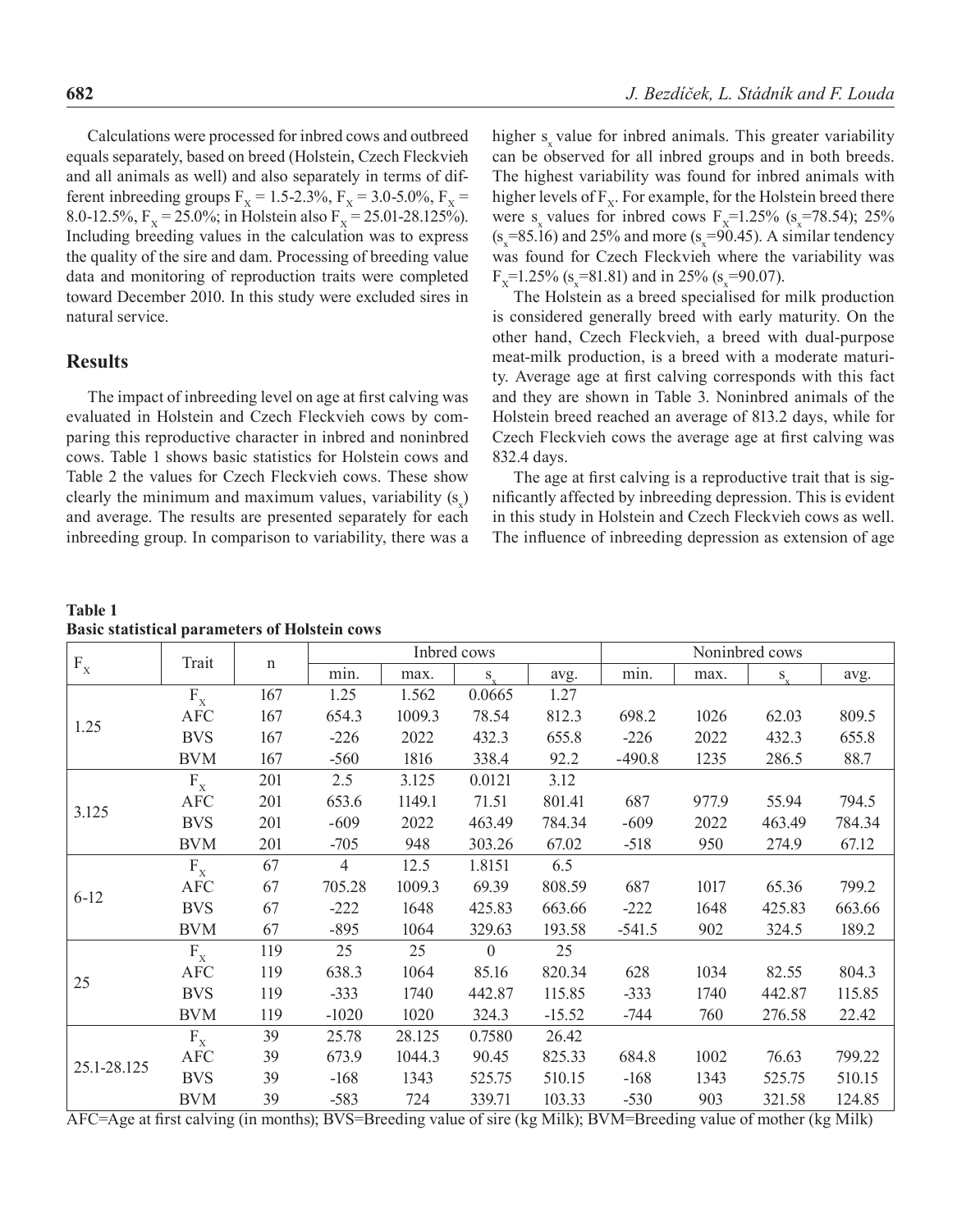at first calving is shown in Table 3 according to breed and tab. IV for all monitored animals.

These show the trend to deterioration of this trait with increase in inbreeding. Within the comparison of the individual inbred Holstein groups ( $F_x=1.25$ ;  $F_x=3.125$ ;  $F_x=6.0-12.0$ ;

 $F<sub>x</sub>=25.0; F<sub>x</sub>>25;$  all animals) and the noninbred ones, the following extension of age at first calving in inbred cows was found: +2.7; +6.9; +9.5; +18.5; +26.8; +9.6 days. For Czech Fleckvieh inbred groups (F<sub>x</sub>=1.25; F<sub>x</sub>=3.125; F<sub>x</sub>=6.0-12.0;  $F<sub>x</sub>=25.0$ ; all animals) compared to noninbred contemporaries

**Table 2 Basic statistical parameters of Czech Fleckvieh cows**

|                         | Trait          | $\mathbf n$ | Inbred cows                                       |                 |                         | Noninbred cows                            |               |       |         |                |
|-------------------------|----------------|-------------|---------------------------------------------------|-----------------|-------------------------|-------------------------------------------|---------------|-------|---------|----------------|
| $\mathbf{F}_\mathbf{X}$ |                |             | min.                                              | max.            | S                       | avg.                                      | min.          | max.  | $S_{v}$ | avg.           |
|                         | $F_X$          | 37          | 1.25                                              | 1.56            | 0.0848                  | 1.28                                      |               |       |         |                |
|                         | <b>AFC</b>     | 37          | 693.12                                            | 1003.2          | 81.81                   | 828.28                                    | 743.3         | 933.3 | 45.72   | 826.4          |
| 1.25                    | <b>BVS</b>     | 37          | -74                                               | 1351            | 378.01                  | 601.24                                    | $-74$         | 1351  | 378.01  | 601.24         |
|                         | <b>BVM</b>     | 37          | $-313$                                            | 601             | $-265.64$               | 62.08                                     | $-369$        | 560   | 249.9   | 56.12          |
|                         | $F_X$          | 226         | 3.125                                             | 3.215           | 0.0084                  | 3.126                                     |               |       |         |                |
| 3.125                   | <b>AFC</b>     | 226         | 608                                               | 1076.2          | 81.34                   | 823.21                                    | 659.7         | 1137  | 64.78   | 819            |
|                         | <b>BVS</b>     | 226         | $-731$                                            | 1508            | 426.14                  | 564.51                                    | $-731$        | 1508  | 426.14  | 564.51         |
|                         | BVM            | 226         | $-651$                                            | 881             | 253.38                  | 67.99                                     | $-720$        | 972   | 238.5   | 76.5           |
|                         | $F_X$          | 43          | $\overline{4}$                                    | 12.5            | 2.8550                  | 6.21                                      |               |       |         |                |
| $6-12$                  | AFC            | 43          | 732.64                                            | 1070.1          | 80.83                   | 809.47                                    | 753.9         | 986.5 | 57.53   | 800.9          |
|                         | <b>BVS</b>     | 43          | $-264$                                            | 1351            | 464.46                  | 684.76                                    | $-264$        | 1351  | 464.46  | 684.76         |
|                         | BVM            | 43          | $-367$                                            | 693             | 183.38                  | 198.35                                    | $-300$        | 506   | 160.9   | 199.1          |
|                         | $F_X$          | 147         | 25                                                | 25              | $\theta$                | 25                                        |               |       |         |                |
| 25                      | AFC            | 147         | 695.6                                             | 1184.7          | 90.07                   | 830.87                                    | 694.6         | 1038  | 66.5    | 803.6          |
|                         | <b>BVS</b>     | 147         | $-1520$                                           | 1314            | 486.20                  | 64.19                                     | $-1520$       | 1314  | 486.20  | 64.19          |
| $\sqrt{2}$<br>$\sim$    | BVM<br>$\cdot$ | 147<br>(1)  | $-1200$<br>$\mathbf{D}$ $\mathbf{I}$ $\mathbf{A}$ | 1020<br>$\cdot$ | 327.83<br>$\sim$ $\sim$ | $-28.55$<br>$1.011 \times N11.0 \times N$ | $-712$<br>1.1 | 1020  | 249.21  | 11.43<br>3.511 |

AFC=Age at first calving (in months); BVS=Breeding value of sire (kg Milk); BVM=Breeding value of mother (kg Milk)

#### **Table 3**

**Inbreeding depression on age at first calving (in days) in Holstein and Czech Fleckvieh cows**

|                           | Holstein                                                                                                                            |             |            |       |            |           | Czech Fleckvieh |       |            |              |
|---------------------------|-------------------------------------------------------------------------------------------------------------------------------------|-------------|------------|-------|------------|-----------|-----------------|-------|------------|--------------|
|                           |                                                                                                                                     |             | Inbreeding |       | Difference | ${\bf P}$ | Inbreeding      |       | Difference | $\mathbf{P}$ |
|                           |                                                                                                                                     |             | <b>YES</b> | NO    |            |           | <b>YES</b>      | NO    |            |              |
|                           | 1.25                                                                                                                                | $\mathbf n$ | 167        | 167   | 2.7        | <b>NS</b> | 37              | 37    | 2.3        | <b>NS</b>    |
|                           |                                                                                                                                     | <b>LSM</b>  | 827.8      | 825.1 |            |           | 837.5           | 835.2 |            |              |
|                           | 3.125                                                                                                                               | n           | 201        | 201   | 6.9        | <b>NS</b> | 226             | 226   | 3.9        | <b>NS</b>    |
|                           |                                                                                                                                     | <b>LSM</b>  | 801.2      | 794.3 |            |           | 833.2           | 829.3 |            |              |
|                           | $6.0 - 12.0$                                                                                                                        | n           | 67         | 67    | 9.5        | <b>NS</b> | 43              | 43    | 9.8        | <b>NS</b>    |
| $\mathbf{F}_{\mathbf{X}}$ |                                                                                                                                     | <b>LSM</b>  | 817.3      | 807.8 |            |           | 870.0           | 860.2 |            |              |
|                           | 25.0                                                                                                                                | $\mathbf n$ | 119        | 119   |            | <b>NS</b> | 147             | 147   | 21.3       | $\ast$       |
|                           |                                                                                                                                     | <b>LSM</b>  | 834.9      | 816.4 | 18.5       |           | 843.7           | 822.4 |            |              |
|                           |                                                                                                                                     | n           | 39         | 39    | 26.8       | <b>NS</b> |                 |       |            |              |
|                           | 25.01-28.125                                                                                                                        | <b>LSM</b>  | 806.9      | 780.1 |            |           |                 |       |            |              |
|                           |                                                                                                                                     | $\mathbf n$ | 593        | 593   |            | $\ast$    | 453             | 453   | 9.8        | $\ast$       |
|                           | Σ                                                                                                                                   | <b>LSM</b>  | 822.8      | 813.2 | 9.6        |           | 842.2           | 832.4 |            |              |
|                           | $\mathbf{M} = \mathbf{M} \times \mathbf{M}$ $\mathbf{M} = \mathbf{M} \times \mathbf{M}$ $\mathbf{M} = \mathbf{M} \times \mathbf{M}$ |             |            |       |            |           |                 |       |            |              |

 $NS =$  non significant;  $P \le 0.05$  (\*)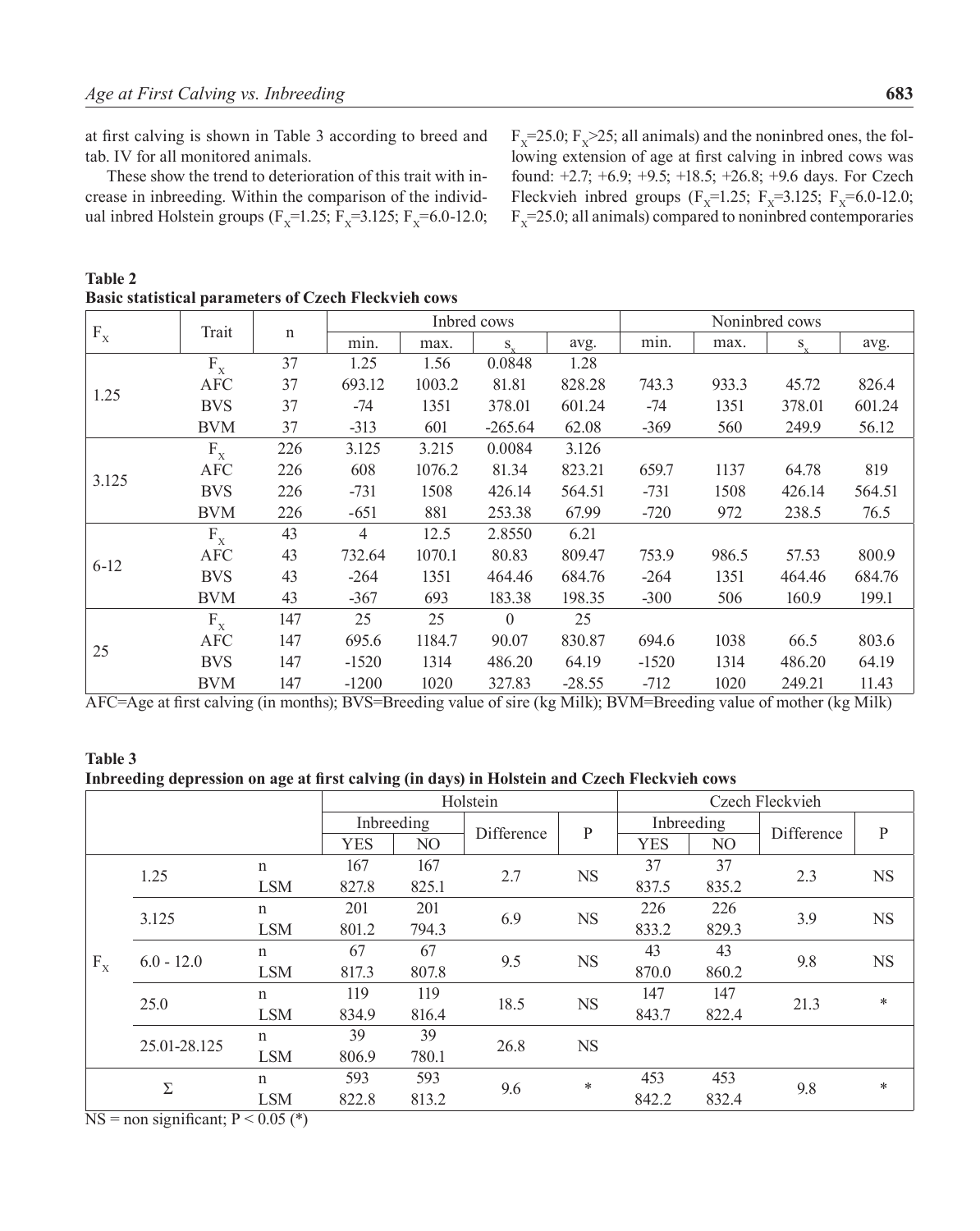the extension of age at first calving in days was:  $+2.3$ ;  $+3.9$ ;  $+9.8$ ;  $+21.3$ ;  $+9.8$ . The significant differences (P<0.05) were detected between inbred and noninbred groups consisted of both breed animals. . This is depicted graphically as inbreeding depression for separate breeds (Figure 1).

The total representation of inbreeding depression for all animals ( $n= 1046$ ; Holstein = 593; Czech Fleckvieh = 453) is shown in Table 4. Extension of age at first calving for individual inbred groups  $F_x=1.25$ ;  $F_x=3.125$ ;  $F_x=6.0-12.0$ ;  $F_x=25.0$ ;  $F_v$  > 25; respectively all animals was: +2.7; +5.4; +9.3; +20.1; +26.8; respectively 9.6 days. The differences between inbred





and noninbred cows of both breeds at the level of inbreeding  $F<sub>x</sub>$  = 25 % were statistically significant (P<0.01).

Statistical significance of individual effects applied in mathematic models evaluating effect on age at first calving is shown in Table 5. Coefficients of determination expressing the proportion of explainable variance, varied in terms of separate inbred groups at intervals 0.1086 to 0.3194. For inbred groups  $F_v$  1.25 to 12.0% the difference was highly significant (P<0.0001), for the group with  $F<sub>x</sub> = 25.0$  it was also highly significant P<0.0012 as it was for the group with the highest inbreeding  $F_v = 25.01$  to 28.125, P<0.0139.

#### **Discussion**

Extension of age at first calving for inbred cows of different breeds has also been described by other authors (Ahmad et al., 1973; Thompson et al., 2000 a, b; Smith et al., 1998; Parland et al., 2007). For example Smith et al. (1998) reported an extension of age at first calving in Holstein inbred cows  $(F_v = 12.5\%)$ of 5 days. Thompson et al. (2000a) found in Holsteins that inbred cows with  $F_x > 10\%$  showed increased age at calving of 26 days. Similarly in Jersey cows, Thompson et al. (2000b) found that a level of inbreeding greater than 0.10 was clearly associated with higher age at calving (increase of up to 25 days). Parland et al. (2007) also confirmed the negative influence of inbreeding on fertility traits in Irish Holstein-Friesians. In 12.5% of inbred animals increase in age at first calving was 2.5 days. Despite the obvious negative influence of inbreeding on age at first calving, some authors have pointed to the statistical insignificance of results (Ahmad et al., 1973), especially at

#### **Table 4 Effect of inbreeding and its level on age at the first calving (in days) of all cows observed**

|              |                             |                                             |            | Inbreeding | Difference | ${\bf P}$ |  |
|--------------|-----------------------------|---------------------------------------------|------------|------------|------------|-----------|--|
|              |                             |                                             | <b>YES</b> | NO         |            |           |  |
|              | 1.25                        | n                                           | 204        | 204        | 2.7        | <b>NS</b> |  |
|              |                             | <b>LSM</b>                                  | 830.2      | 827.5      |            |           |  |
|              |                             | n                                           | 427        | 427        |            |           |  |
|              | 3.125                       | <b>LSM</b>                                  | 815.1      | 809.7      | 5.4        | <b>NS</b> |  |
|              | $6.0 - 12.0$                | $\mathbf n$                                 | 110        | 110        | 9.3        | <b>NS</b> |  |
| $F_X$        |                             | <b>LSM</b>                                  | 845.6      | 836.3      |            |           |  |
|              | 25.0                        | n                                           | 266        | 266        | 20.1       | **        |  |
|              |                             | <b>LSM</b>                                  | 844.7      | 824.6      |            |           |  |
|              |                             | n                                           | 39         | 39         | 26.8       |           |  |
|              | 25.01-28.125                | <b>LSM</b>                                  | 806.9      | 780.1      |            | <b>NS</b> |  |
|              |                             | n                                           | 1046       | 1046       |            | $***$     |  |
|              | Σ                           | <b>LSM</b>                                  | 829.5      | 819.8      | 9.6        |           |  |
| $\mathbf{R}$ | $\bullet$<br>$\cdot$ $\sim$ | $\sqrt{D}$ $\sqrt{2}$ $\sqrt{2}$ $\sqrt{2}$ |            |            |            |           |  |

 $NS =$  non significant;  $P \le 0.01$  (\*\*)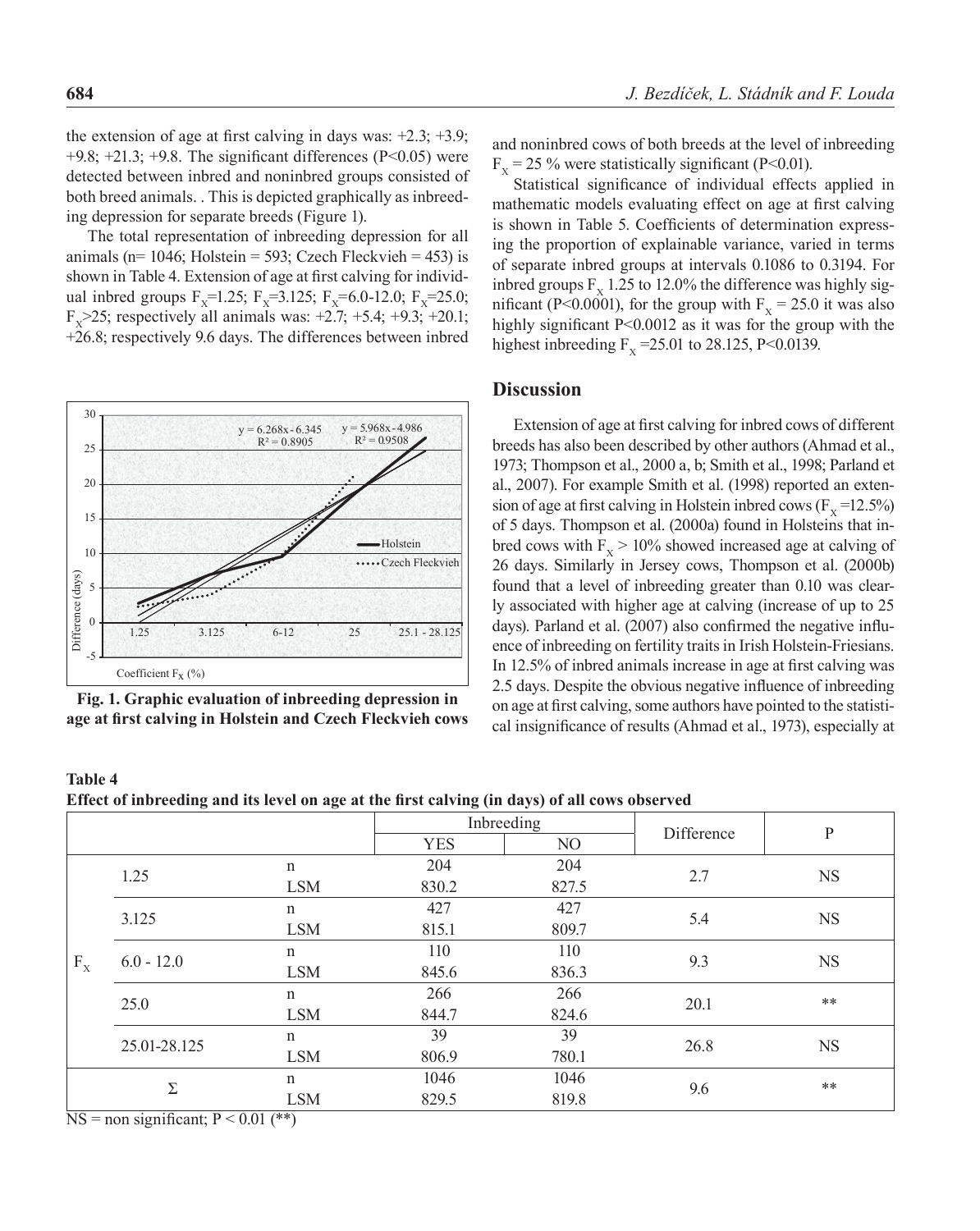| inbreeding            |        |              |               |                    |              |                       |
|-----------------------|--------|--------------|---------------|--------------------|--------------|-----------------------|
|                       |        | $F_v = 1.25$ | $F_v = 3.125$ | $F_y = 6.0 - 12.0$ | $F_v = 25.0$ | $F_v = 25.1 - 28.125$ |
|                       | P      | < 0001       | < 0001        | < 0001             | < 0.012      | < 0139                |
| Model                 | $r^2$  | 0.2052       | 0.1007        | 0.3061             | 0.1086       | 0.3194                |
|                       | P      | 0.6786       | 0.2430        | 0.2840             | 0.0040       | 0.1309                |
| Inbreeding            | F-test | 0.17         | 1.36          | 1.15               | 8.38         | 2.34                  |
|                       | P      | 0.4837       | < 0001        | 0.0004             | 0.0029       |                       |
| <b>Breed</b>          | F-test | 0.49         | 21.36         | 13.09              | 8.94         |                       |
|                       | P      | < 0001       | < 0001        | 0.0062             | 0.0156       | 0.0184                |
| Year                  | F-test | 3.81         | 2.80          | 2.13               | 1.72         | 2.38                  |
| <b>Breeding</b>       | P      | 0.1238       | 0.0558        | 0.7789             | 0.1200       | 0.2631                |
| value sire            | F-test | 2.38         | 3.67          | 0.08               | 2.43         | 1.27                  |
| Breeding<br>value dam | P      | 0.0017       | 0.1182        | 0.0054             | 0.2383       | 0.3301                |
|                       | F-test | 10.01        | 2.45          | 7.9                | 1.39         | 0.96                  |

#### **Table 5**

**Statistical significance of effects used in the models on age of cows at first calving according to different level of inbreeding**

lower levels of the coefficient  $F<sub>x</sub>$ . It is therefore important to be aware of the level of coefficient of determination and statistical significance of mathematic model.

## **Conclusion**

This study showed the detected negative effect of inbreeding on age at first calving in Holstein as well as Czech Fleckvieh cows. Deterioration in this reproduction trait occurred even at lower levels of the coefficient  $F<sub>x</sub>$ . At higher levels the differences between inbred and noninbred cows were more significant. In inbred animals there was more variability represented by the  $s_x$  value.

#### *Acknowledgments*

This study was supported by the Grant Agency of the Ministry of Agriculture of the Czech Republic, Project No. NAZV QI91A061 and the Ministry of Education, Youth and Sports of the Czech Republic, The institutional research plans no. RO0311 and 2B08037 as well as MŠMT "S" grant.

The authors thank to the corporation CRV Czech Republic for used the database of cows.

## **References**

- **Ahmad, Z., M. D. Ahmad, and A. W. Qureshi,** 1973. Influence of Inbreeding on Performance Traits of Sahiwal Cattle. *J. Dairy Sci*., **57**: 1225-1227.
- **Bezdíček, J., J. Šubrt, R. Filipčík, M. Bjelka, and A. Dufek,** 2007. The effects of inbreeding on service period and pregnancy length in Holsteins and Czech Fleckviehs after the first calving. *Arch. Tierz.,* **50**: 455-463.
- **Bezdíček, J., J. Šubrt, and R. Filipčík,** 2008. The effect of inbreeding on milk traits in Holstein cattle in the Czech Republic. *Arch. Tierz.,* **51**: 415-425.
- **Biedermann, G., B. Ott, K. Rübesam, and F. Maus,** 2004. Genetic analysis of the population of Vorderwald cattle. *Arch. Tierz*., **47**: 141-153.
- **Biedermann, G., O. Poppinga, and I. Weitemeyer,** 2005. Die genetische Struktur der Population des Schwarzbunten Niederungsrindes. *Züchtungskunde,* **77**: 3-14.
- **Casanova, L., C. Hagger, and N. Kuenzi,** 1992. Inbreeding in Swiss Braunvieh and Its Influence on Breeding Values Predicted from a Repeatability Animal Model. *J. Dairy Sci*., **75**: 1119-1126.
- **Cassell, B.G., V. Adamec, and R. E. Pearson,** 2003. Effect of Incomplete Pedigrees on Estimates of Inbreeding and Inbreeding Depression for Days to First Service and Summit Milk Yield in Holsteins and Jerseys. *J. Dairy Sci*., **86**: 2967-2976.
- **Cundiff, L.V., K. E. Gregory, R. M. Koch, and G. E. Dickerson,** 1986. Genetic diversity among cattle breeds and its use to increase beef producton efficiency in a temperate environment. In: Third World Congr. *Genet. Applied Livestock Prod., Lincoln (USA). Agricultural Communications, Lincoln,* IX: 271-282.
- **Freyer, G., J. Hernandez-Sanches, and B. G. Cassell,** 2005. A note on inbreeding on. dairy cattle breeding. *Arch Tierz.,* **48**: 130-137.
- **Hermas, S.A., C. W. Young, and J. W. Rust,** 1987. Effects of Mild Inbreeding on Productive and Reproductive Performance of Guernsey Cattle. *J. Dairy Sci*., **70**: 712-714.
- **Hoeschele, I.,** 1991. Aditive and Nonaditive Genetic Variance in Female Fertility of Holsteins. *J. Dairy Sci.,* **74**: 1743-1751.
- **Kallweit, E. and U. Baulain**, 2001. Reproduction performance and degree of inbreeding in a small Finnsheep population during a 34-year period. *Arch Tierz*., **44**: 263-270.
- **Kehr, C., M. Klunker, R. Fischer, E. Groeneveld and U. Bergfeld**, 2010. Untersuchungen zu einem Monitoring genetischer Diversität bei Nutztierrassen: Ergebnisse zum Roten Höhenvieh. *Züchtungskunde,* **82**: 387-399.